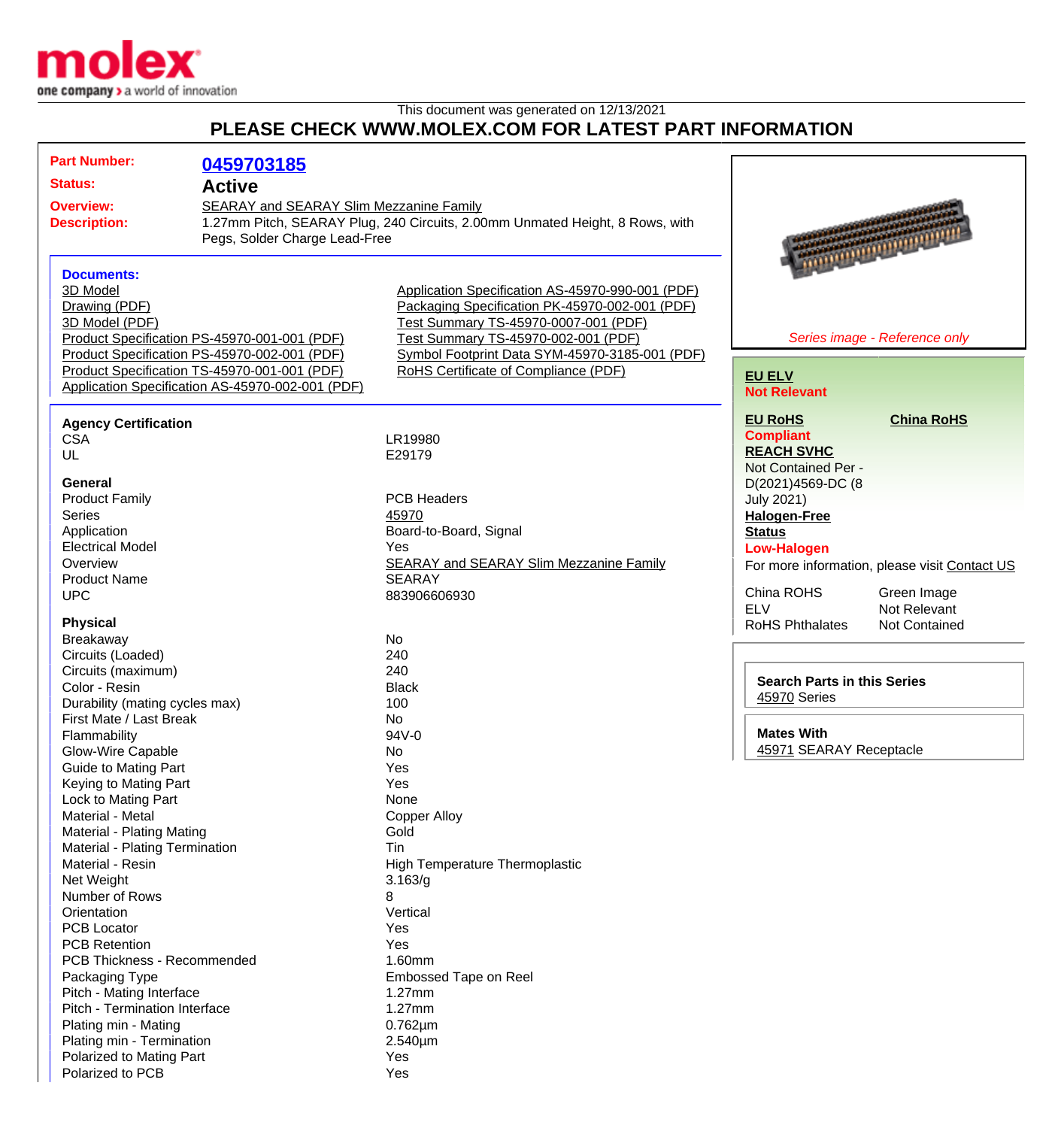| Robotic Placement<br>Shrouded<br>Stackable<br>Surface Mount Compatible (SMC)<br>Temperature Range - Operating<br>Termination Interface: Style<br><b>Unmated Height</b>               | Pick and Place Cap<br>No<br><b>No</b><br>Yes<br>$-55^\circ$ to $+125^\circ$ C<br>Surface Mount<br>2.00mm                                                                    |
|--------------------------------------------------------------------------------------------------------------------------------------------------------------------------------------|-----------------------------------------------------------------------------------------------------------------------------------------------------------------------------|
| <b>Electrical</b><br>Current - Maximum per Contact<br>Voltage - Maximum                                                                                                              | 2.7A<br><b>240V AC</b>                                                                                                                                                      |
| <b>Solder Process Data</b><br>Duration at Max. Process Temperature (seconds)<br>Lead-freeProcess Capability<br>Max. Cycles at Max. Process Temperature<br>Process Temperature max. C | 003<br><b>REFLOW</b><br>001<br>260                                                                                                                                          |
| <b>Material Info</b>                                                                                                                                                                 |                                                                                                                                                                             |
| <b>Reference - Drawing Numbers</b><br><b>Application Specification</b><br><b>Electrical Model Document</b><br>Packaging Specification<br><b>Product Specification</b>                | AS-45970-002-001, AS-45970-990-001<br>EE-45970-007-007, EE-45970-010-010,<br>EE-45970-015-015, EE-46556-0085-001<br>PK-45970-002-001<br>PS-45970-001-001, PS-45970-002-001, |
| S-Parameter Model                                                                                                                                                                    | TS-45970-001-001<br>SP-45970-007-001, SP-45970-010-010,<br>SP-45970-015-015                                                                                                 |
| <b>Sales Drawing</b><br>Symbol/Footprint Data<br><b>Test Summary</b>                                                                                                                 | SD-45970-001-001<br>SYM-45970-3185-001<br>TS-45970-0007-001, TS-45970-002-001                                                                                               |
|                                                                                                                                                                                      |                                                                                                                                                                             |

## This document was generated on 12/13/2021 **PLEASE CHECK WWW.MOLEX.COM FOR LATEST PART INFORMATION**